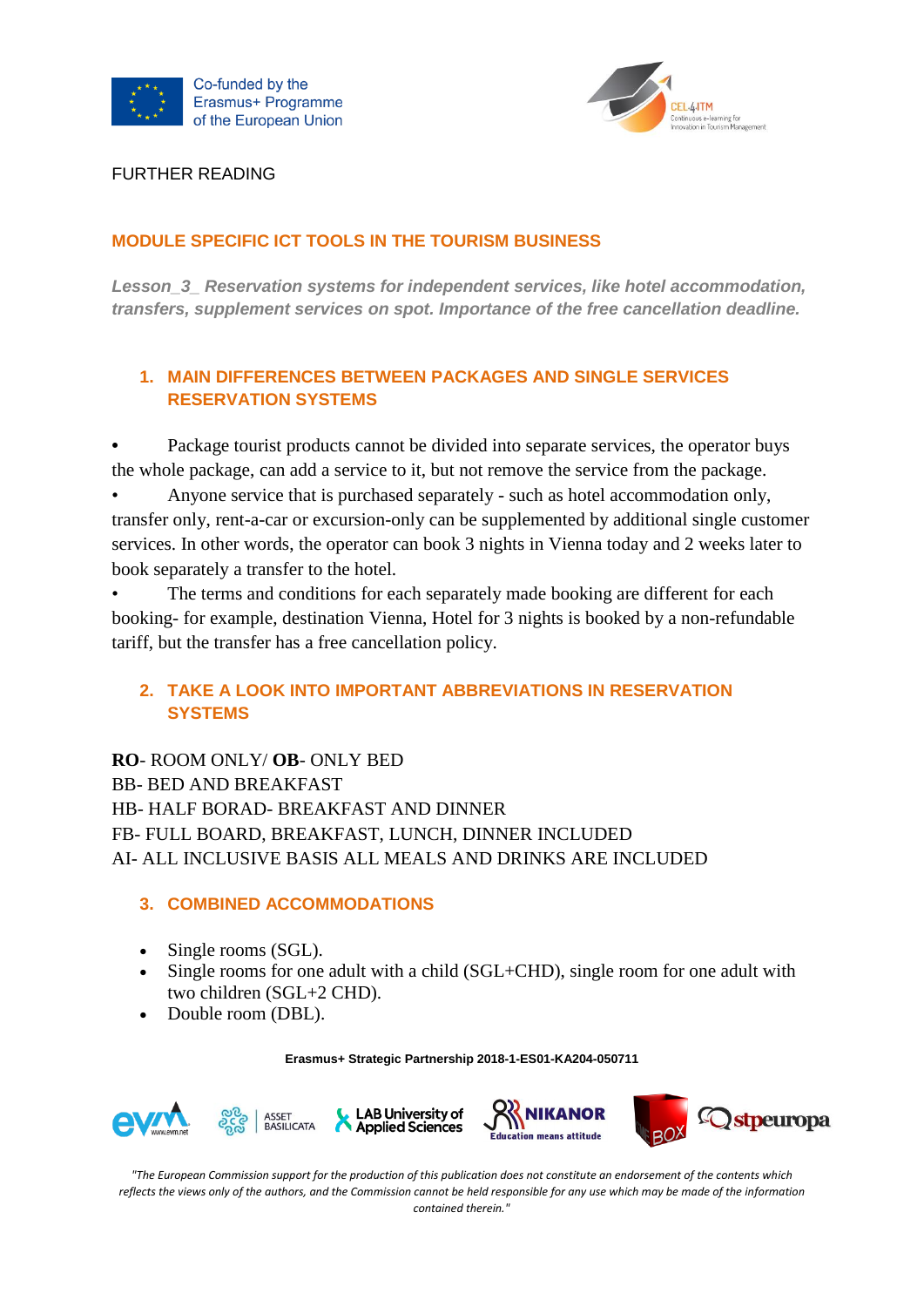

Co-funded by the Erasmus+ Programme of the European Union



- Double room with an extra bed (DBL+EXB), double room for two adults with a child under twelve (DBL+CHD), double room for two adults with two children (DBL+2 CHD), double room, including an extra bed, for three adults  $+$  a child (DBL+EXB+CHD)
- Triple rooms (TRPL).
- Triple rooms for three adults with a child (TRPL+1 CHD), triple rooms for three adults with two children (TRPL+2 CHLD).
- Quadruple room QUAD room assigned to four people. May have 4 or more beds or 4 regular beds and an extra bed.
- Apartment or APT are different types one, two, three bedrooms, with regular beds  $+$ extra beds or sofas.

# **4. HOTEL ROOM TYPES ACCORDING TO THE COMFORT LEVEL**

It is important to note that different hotels use different names and grading of their premises, so the differences here are indicative and should not be taken for granted. When comparing room types, it is good to compare them with the hotel site or best with the hotel itself.

Rooms of the semi-lux category with advanced design (Junior Suite).

Rooms with advanced design, there are mainly two rooms and they belong to the lux category (Suite).

Executive room with a luxurious double bed and seating area, are popular with business travel ers and families. Modern and contemporary, they may accommodate an extra bed or interconnect. Along with free WiFi, еxecutive rooms have air conditioning, bathrobes and a complimentary mini bar

A superior room is a room in a hotel that is more comfortable or has better amenities than comfort rooms. Often superior rooms have a beautiful view or modern design. Usually the superior rooms are larger than the standard rooms

- $\checkmark$  Two level rooms (Duplex).
- $\checkmark$  Family double and triple rooms (Family Room).
- $\checkmark$  Single rooms with a kitchenette (Studio).
- $\checkmark$  Standard single rooms (Standard).
- $\checkmark$  Bungalow stand-alone houses. (Residence, Bungalow, Village, Chalet, Cabana).
- $\checkmark$  Run of the house –ROH it is the smallest room with the most economical price.
- $\checkmark$  Apartment with its own kitchen (Apartment).
- $\checkmark$  Rooms for newly married couples belong to the lux category (Honeymoon Room).
- $\checkmark$  Villas junior, deluxe. Frequently have the own gardens and swim pools (Villa, Villa) Deluxe, Junior Villa. President Villa).

**Erasmus+ Strategic Partnership 2018-1-ES01-KA204-050711**









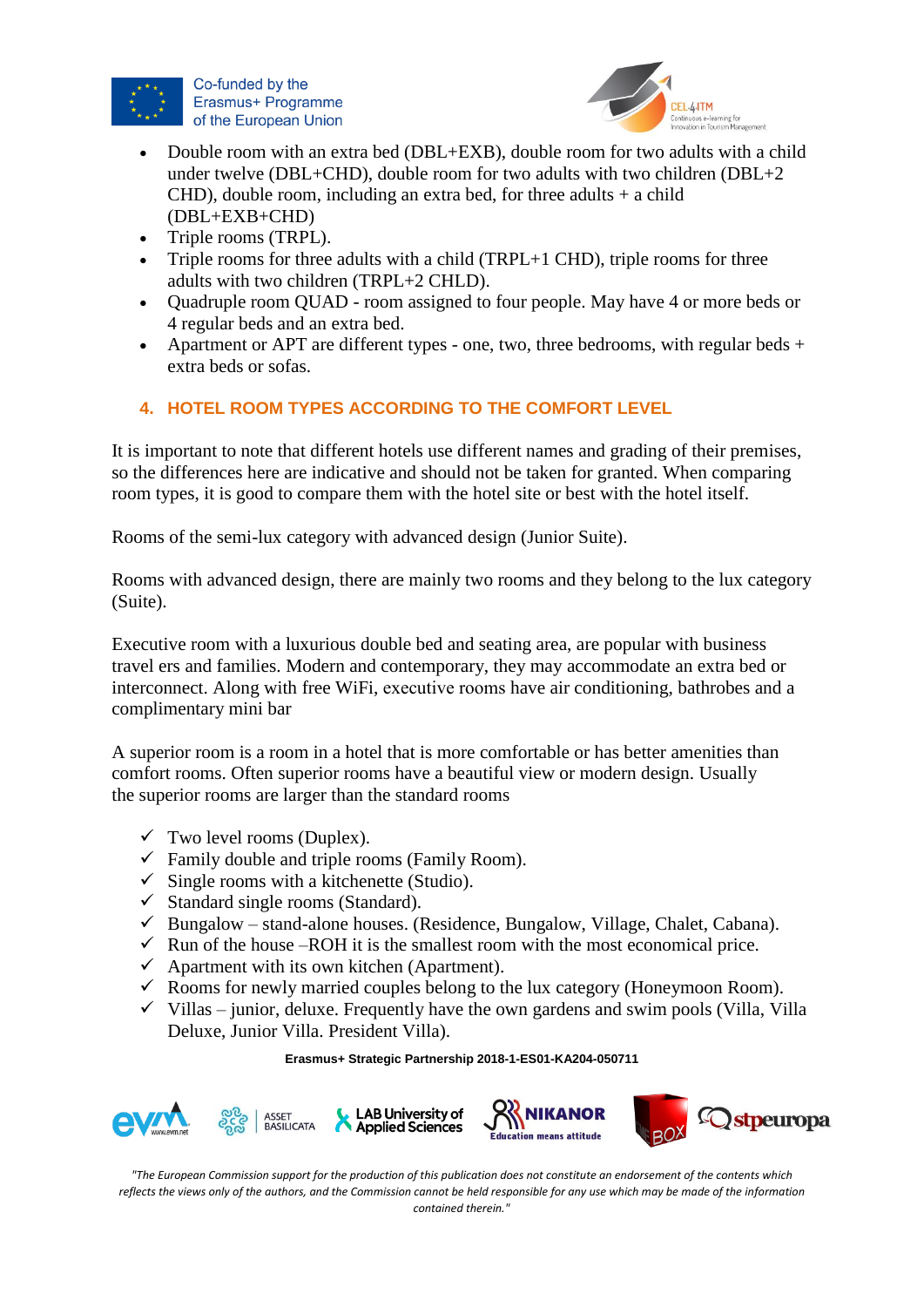

Co-funded by the Erasmus+ Programme of the European Union



#### l, **5. HOTEL ROOM TYPES ACCORDING TO VIEW FROM THE ROOM**

- $\checkmark$  Rooms overlook over a park (Park View);
- $\checkmark$  Rooms overlook over a pool (PV, Pool View);
- $\checkmark$  Rooms overlook over a sea (SV, Sea View, Ocean View OV);
- $\checkmark$  Rooms without any particular view (Run of house)
- $\checkmark$  Rooms with an overlook over a city (CV, City View);
- $\checkmark$  Rooms with an overlook over mountains (MV, Mountain View);

# **6. SAVE YOUR TIME WITH RIGHT SEARCHING CRITERIA USING FILTERS**

Reservation systems provide us with information on all available hotels in the destination, which we must limit in order to save time searching for a particular hotel. There are several ways to reduce your search volume.

## **Point of interest**

When looking for hotel accommodation in the center of Paris for example, we should set one of the main sights of the city as a point of interest - the Eiffel Tower. Then the operator must precise the desired distance from hotel to the Eiffel Tower from 20 m to 20 km or more. It is one of the recently used commands for restrict the full range of hotels in the destination and to show only the accommodations responding to our searching criteria.

## **Main criteria/filters**

The basic similarities in reservation systems through which time savings can be combined one with another. You can specify more than one criteria for the same search. Using the example of Paris, apart from the location of the hotel, you can limit your search by

- the number of tourists
- the type of room you want
- room board
- the maximum budget allowance for accommodation

### **Supplement criteria/filters**

Knowing the customer requirements can further refine your search if you specify any of the additional bookmarks

- Hotel chain group
- Hotel chain
- Free cancellation
- Amenities such as

Fitness center, business center, pets accepted, restaurant, Wi-Fi ,smoking/non smoking rooms, parking available, airport shuttle service, swimming pool, spa center, accessibility

#### **Erasmus+ Strategic Partnership 2018-1-ES01-KA204-050711**







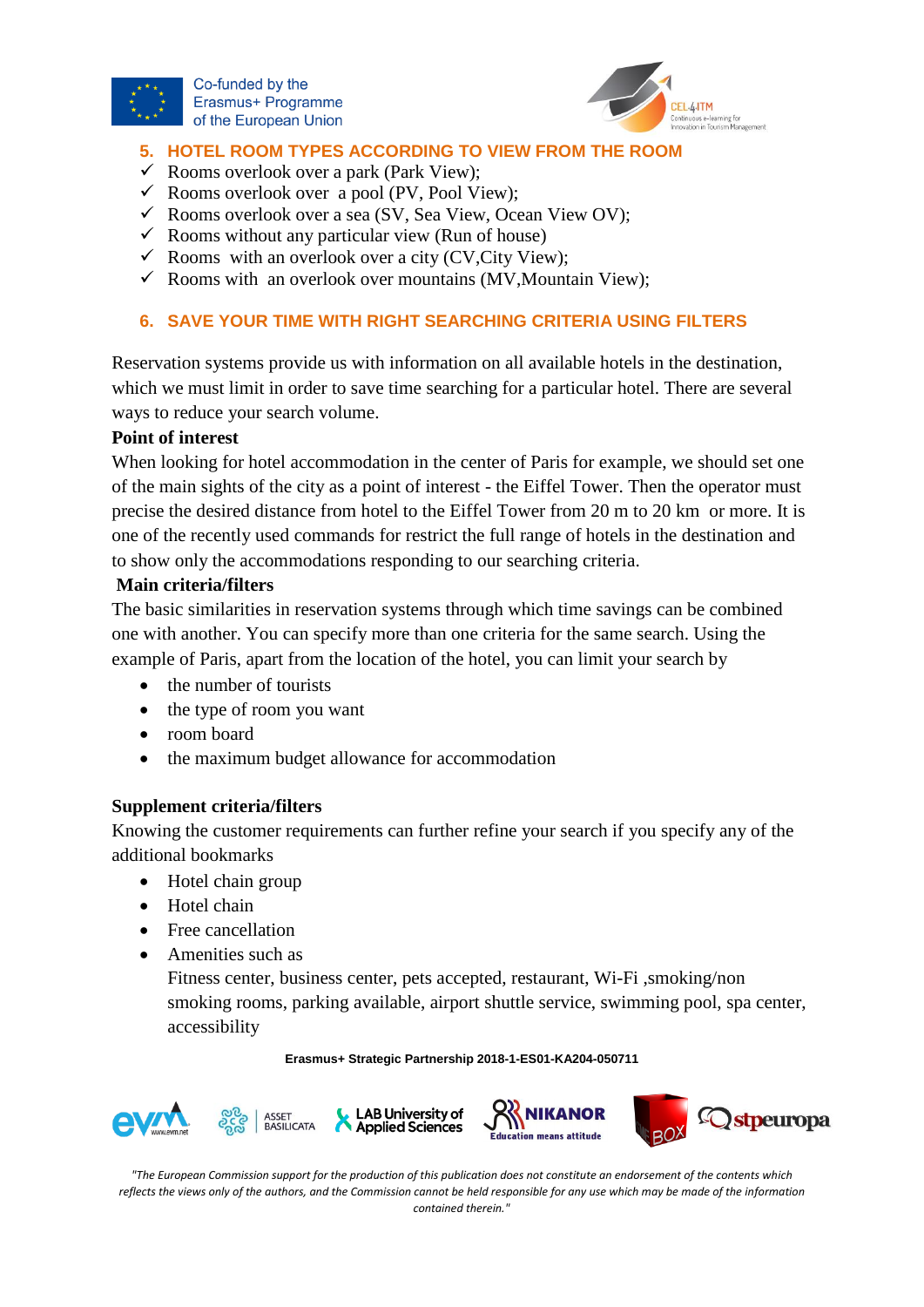

Co-funded by the Erasmus+ Programme of the European Union



- **Star rating- from 1\* to 5 \***
- **Accommodation type** apartments, boutique hotel, boutique villa, villa, flat etc.
- **Room class** basic, business, classic, club, with view, deluxe, deluxe with view, economy, executive, junior, premium, shared room, shared facilities, superior with or without view, penthouse, presidential suite etc.
- **Room type** king size bez, twin beds, family room, multiple bedrooms, queen, triple.

### **Recommendations**

Most systems, whether intended for professionals or end users, have a recommendation column. This filter is very useful because it gives real guest reviews and ratings. One very popular recommendation site is tripadvisor.com.

There, in addition to comments from hotel guests, there is also the opportunity for real answers from the company. Photos are available from customers who have not been further processed and give a clear idea of hotel rooms and services on spot.

In addition to recommendations for accommodation, you can also find recommendations for nearby restaurants, nearby attractions, information on how to get from the airport to the property, etc.

#### **7. CANCELATION POLICIES**

Еach reservation has its own cancellation conditions, the lowest prices are often related to the non-refundable condition. The basic acronyms are

BAR-Best Available Rate

NFR Non-refundable Rate

 $CP/CXP / C$ ancellation penalty – A fee to charged to customers that cancel accommodationafter booking reservation. Fees typically vary based on the supplier conditions.

## **8. FINALIZING BOOKING FOR A HOTEL ACCOMMODATION**

Once you have chosen the right place and you are familiar with the terms of the reservation, you should proceed with the booking itself.

- Fill in the guest names correctly
- Select gender
- Confirm the type of room
- Confirm the terms and conditions
- Read the notes on this reservation
- Finish with the appropriate command

### **9. HOW TO BOOK A DAILY TRIP**

**Erasmus+ Strategic Partnership 2018-1-ES01-KA204-050711**